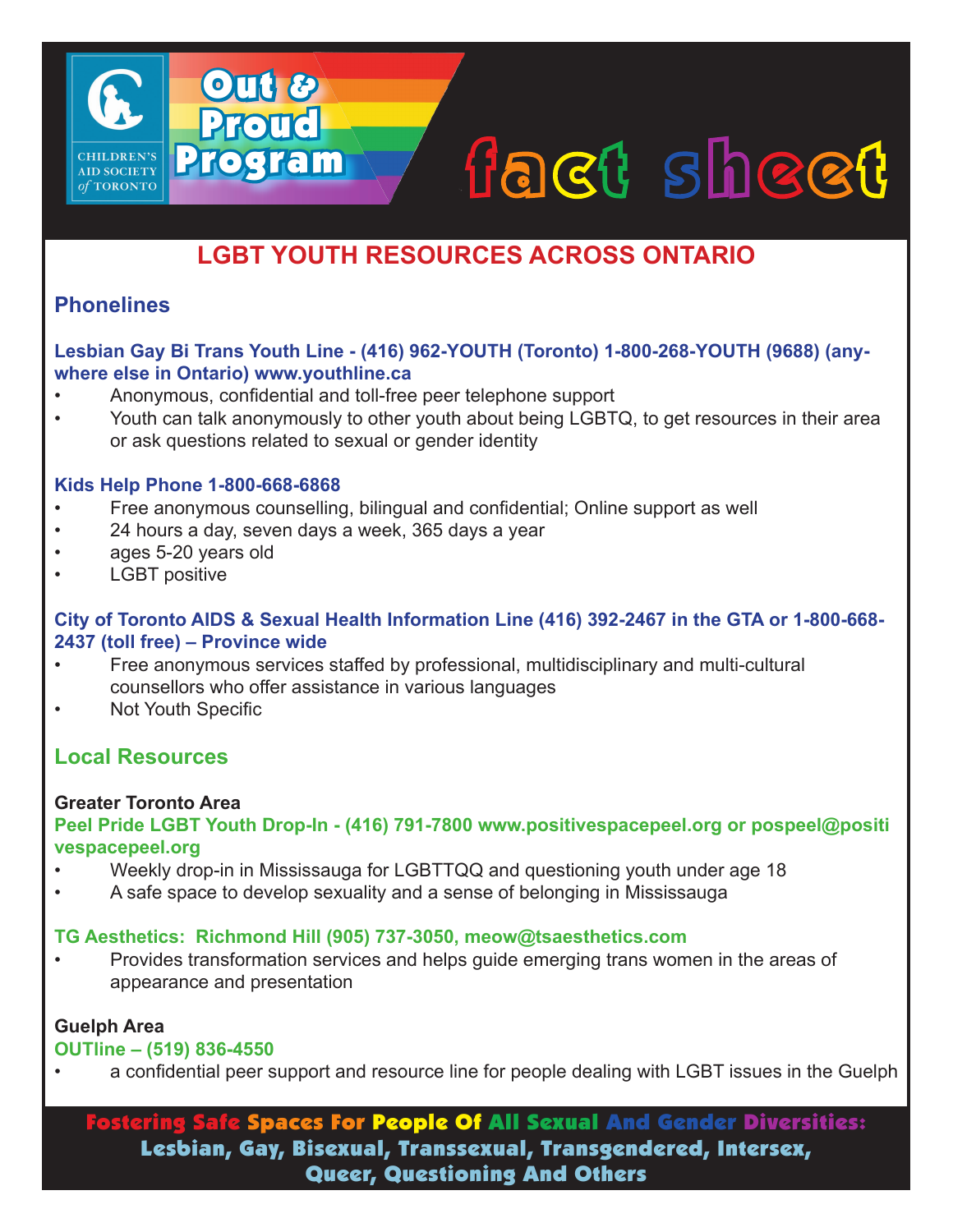and Wellington County area

### **Trans in Guelph Resource and Support (TIGR): Guelph-WellingtonDufferin** –

(519) 240-6352, TIGRS@rogers.com

• TIGRS is an informal resource and support group for transgender/transvestite/two spirited/intersexed individuals

#### **Halton**

#### **Halton Pride– Halton (905) 632-4551 info@haltonpride.ca or www.haltonpride.org**

- HOPE- Halton Organization for Pride and Education
- LGBT parenting group
- Youth Support Group

#### **Hamilton**

#### **Transsexual Peer Support Group: Hamilton – (905) 528-0207 ext.43, Janet@interlynx.net**

• Meetings are held every second Thursday from 6:30pm to 8:00pm.

#### **Kitchener-Waterloo-Cambridge Area**

#### **Torchlight Gender Support Group: Kitchener-Waterloo-Cambridge – torchlight@gto.net or Website: http://home.golden.net/~kcr/tgs/**

- Meets 1st Monday of month at 7:00pm at Wesley United Church (6 Cambridge St.)
- Open to transsexual, questioning, family, friends and employers.

#### **Kingston Area**

#### **Kingston Area LGBT Resources www.christiangays.com/links/kingston.chtml**

- support and recreational groups
- written resources and pamphlets

#### **Niagara/St. Catharines**

**Transgendered of Niagara: St. Catharines'-Niagara (905) 359-4486 transgenderedofniagara@ya hoo.ca, contact Christine Martin**

#### **Ottawa Area**

#### **Gender Mosaic of Ottawa - (819) 770-1945 P.O. Box 7421, Vanier, Ont., K1L 8E4 http://www.geocities.com/WestHollywood/9630**

- Peer support, social events, support and discussion groups
- Not youth specific

#### **Ottawa Transsexual Support Resources - www.ts-ottawa.ca**

- Access to resources online and listings of local Ottawa transsexual/transgender support resources
- Social support for Transsexuals and Intersexuals who are in various stages of transition from

## Out & Proud Program: 416-924-4646 www.TorontoCAS.ca